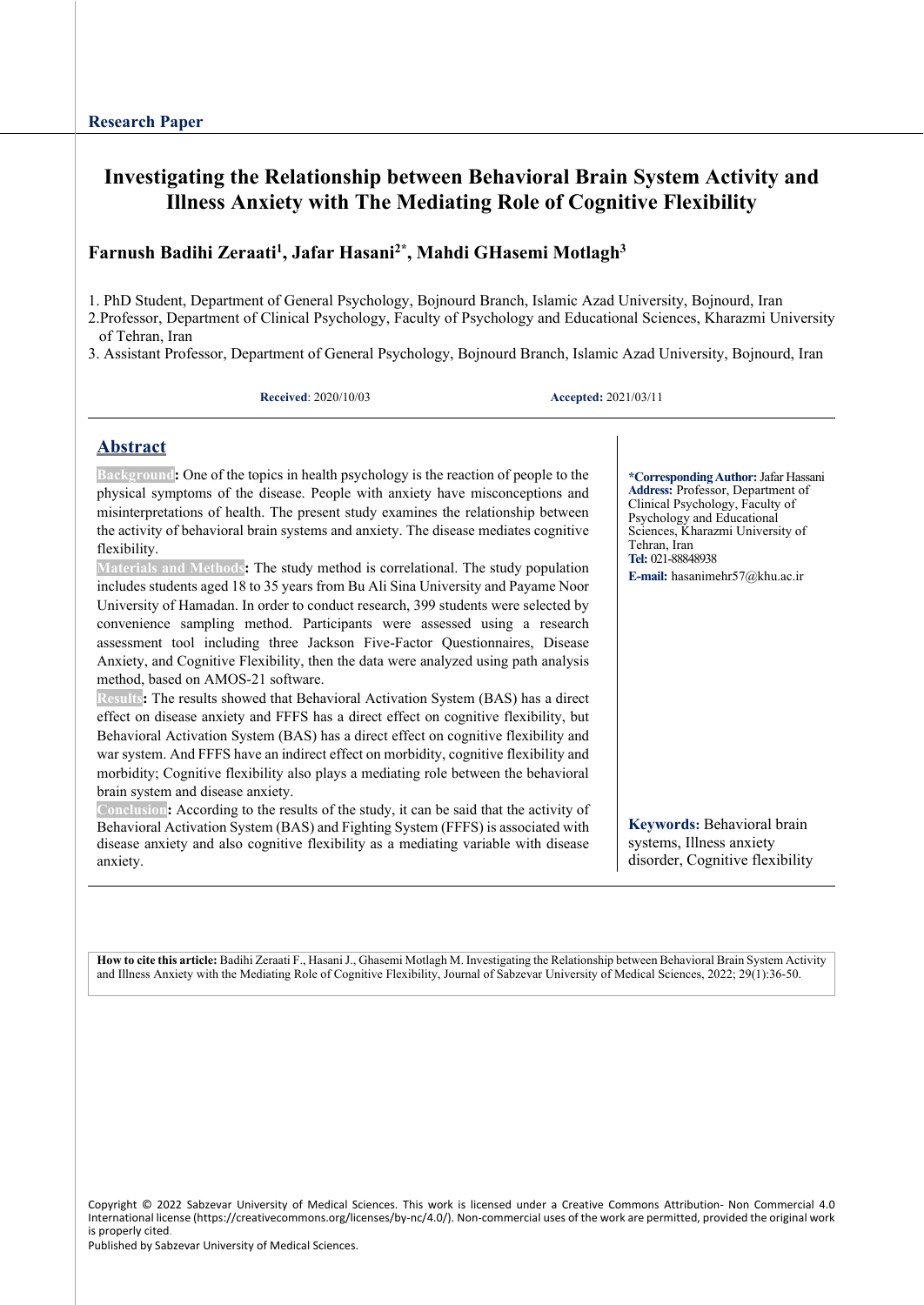### **Introduction**

One of the topics in health psychology is how people react to the physical symptoms of the disease. On the one hand, there are those who deny their physical problems, and on the other, there are those who misinterpret even benign physical symptoms as having a serious illness. The prevalence of one to two years of anxiety disorder in population-based studies and samples varies from 1.3 to 10%. And its highest prevalence is in people aged 20-30 years, the overall prevalence of this disorder in students is 3.28%.

Behavioral systems are one of the variables that seem to be associated with anxiety. The most important theory of the behavioral brain system is the theory of sensitivity to reinforcement. The three major brain systems in this theory are the behavioral activation system, which is activated by any sign of reward, the behavioral inhibition system, which is activated in the face of the conflict between activation and avoidance, and the collision escape system, which is activated. Activated with any kind of avoidance and unpleasant stimuli. The functioning of the warfare system is associated with fear and anxiety. If a person has a high level of sensitivity to the behavioral activation system and a low level of sensitivity to the behavioral inhibition system, they are less likely to develop anxiety in the face of a new stimulus.

Another variable being studied is cognitive flexibility; cognitive flexibility refers to the ability to quickly configure our minds, such as when we move between different tasks. Flexibility is the process by which an individual's ability to cope with emotional, social, and physical challenges increases, and predicts psychological well-being.

The findings of neuroimaging imaging of the brain in people with physical disorders have shown defects in the brain's inhibitory system, based on the theory of "sensitivity to reinforcement" causing anxiety is associated with two categories of behavioral inhibition mechanisms. High activity of this nervous system increases the threatening assessments of environmental stimuli, which results in behavioral inhibition and disease anxiety. Research shows that behavioral brain systems have the ability to predict physical symptoms.

Also, because cognitive flexibility is one of the executive function items that determines the ability to make practical choices between available and appropriate options, and the physiological position of cognitive flexibility is shared with the physiological position of the behavioral brain system, and various researches on the relationship between the systems. The brain has shown behavior with cognitive flexibility, and on the other hand has confirmed the role of cognitive flexibility in physical disorders of form, this variable is considered as a mediating variable.

The conceptual model of the research is as follows:



**Figure 1. Conceptual model of research**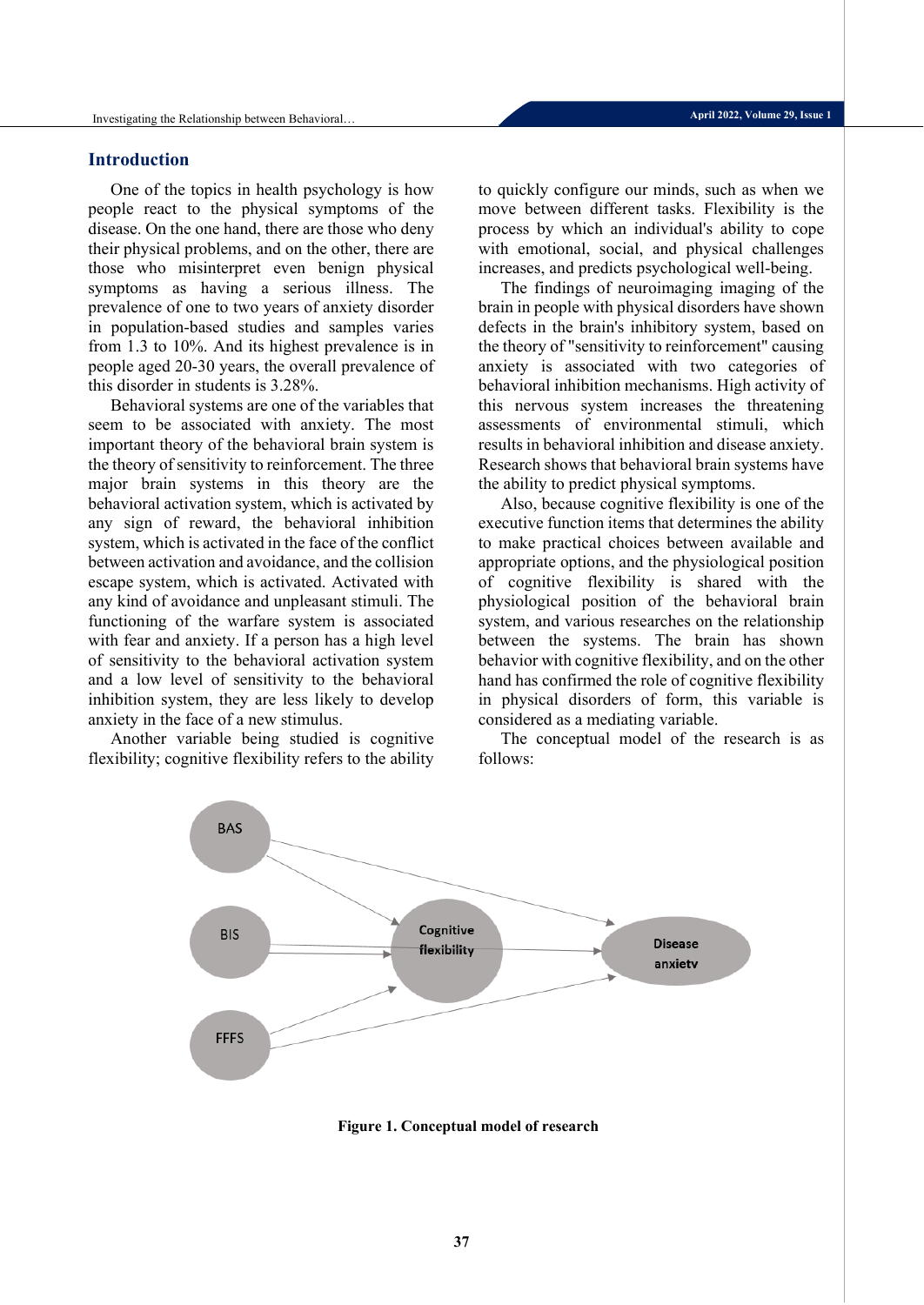#### **Methodology**

The study method is correlational and purposeful in the category of basic research. The study population included students of Bu Ali Sina University and Payame Noor University of Hamadan in the academic year of 1997-98. In this study, 399 subjects' samples were used by available sampling method.

Criteria for entering and leaving the sample were: the absence of a known mental illness or obvious medical and physical problems and disabilities, age range including people aged 18-35 years.

#### **Research tools**

### **Jackson five factor questionnaire**

This scale consists of 30 items and is used to measure the systems of revised "sensitivity to reinforcement" theory. Jackson calculated the reliability using the Cronbach's alpha method for each of these systems, as follows. Behavioral activation system 0.83, Behavioral inhibition system 0.76, Total anti-escape-freezing system 0.74, Hassani, Salehi and Rasouli Azad The reliability and validity of the Iranian version of this scale from the perspective of internal consistency, correlation of material sets, Examination, factor analysis, correlation between subscales and criterion validity were examined that Cronbach's alpha range was 0.72 to 0.88, retest coefficients were 0.64 to 0.78 and total correlations of items were 0.28 to / 68. 0 reported.

#### **Disease anxiety questionnaire**

The short form of this questionnaire was designed by Salkosix and Warwick in 2002 and consists of 18 questions. The questionnaire has three subscales called disease incidence, disease consequences and general health concern. Salkosix and Warwick obtained test-retest validity of this questionnaire of 0.90 and reported Cronbach's alpha coefficient of this questionnaire from 0.70 to 0.82. These researchers obtained the validity of the Anxiety Anxiety Questionnaire 0.63. In Iran, the validity of this questionnaire was obtained by Cronbach's alpha method for the whole questionnaire equal to 0.75, which the results indicate the acceptable reliability of this questionnaire.

### **Dennis and vander wall cognitive flexibility questionnaire**

The Cognitive Flexibility Questionnaire was developed by Dennis and Vanderwall in 2010. This questionnaire consists of 20 questions. It is used to assess a person's progress in developing flexible thinking in the treatment of mental illness. In Iran and in the study of Shara et al. (2013), three subscales for this questionnaire have been obtained, which are alternatives, control and alternatives for human behaviors. Share et al. (2013) reported a total scale retest coefficient of 0.71 and a Cronbach's alpha coefficient of the whole scale., Obtained 55, 0.57.

In this research, to describe, collect and classify the information obtained from descriptive statistics, including frequency, mean and standard deviation, to evaluate the research hypotheses, Pearson correlation coefficient and path analysis, and to analyze the research hypotheses, structural regression equations were used.

### **Result**

Demographic information of the sample shows that the sample in terms of gender, education and marriage include: 296 females and 103 males. Most of the sample (75.18%) in men and women have a bachelor's degree. The lowest number is 10 in women and 2 in men with a doctorate. The number of married women is 75 and married men are 24. Also, the number of single women is 221 and single men are 79, which is about 75% of the sample are single and 25% are married.

Descriptive indicators of illness anxiety showed that students' anxiety was generally low. On the other hand, the average score in the subtest of the disease is the lowest and in general general health concerns the highest. Also, the distribution of scores in these variables is normal.

Descriptive indicators of cognitive flexibility showed that the highest cognitive flexibility was related to alternatives and the lowest was related to alternatives to human behaviors. Also, the distribution of scores in these variables is normal.

Descriptive indices of sensitivity to reinforcement showed that the mean scores of war and escape subtests are relatively equal, but their mean scores are higher than the behavioral activation and inhibition system. On the other hand, the average score of a behavioral inhibition system is lower than other systems.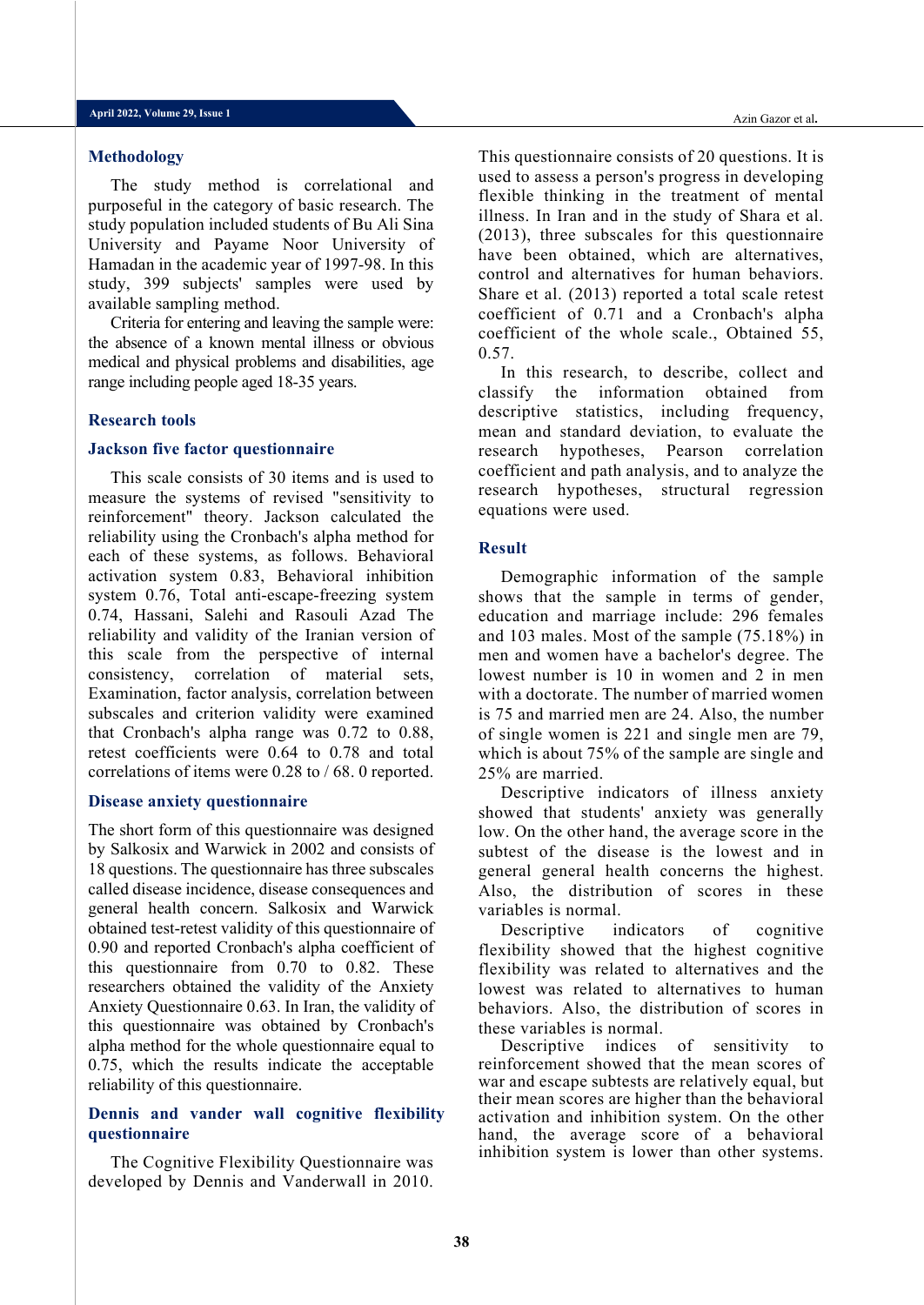Investigating the Relationship between Behavioral…

The distribution of scores in these variables is also normal.

Mean, standard deviation and Pearson correlation coefficient were determined to investigate the relationship between research variables using SPSS-21 software. Then, the mediating effect of cognitive flexibility on the relationship between the activity of behavioral brain systems (BAS, BIS, FFFS) and disease anxiety was analyzed in AMOS-21 software.

Descriptive statistics and correlation indices of the studied variables showed that the correlation coefficients between BAS and BIS (0.26), BAS and disease anxiety (0.19), FFFS and cognitive flexibility (0.38) are positive and significant  $(0.01)$ .  $0 > P$ ). However, the correlation coefficients between BAS and FFFS

(-0.07), BAS and cognitive flexibility (-0.23), FFFS and morbidity anxiety (-0.32), cognitive flexibility and morbidity anxiety (-0.40) is negative and significant ( $\dot{P}$  <0.01); Therefore, it can be said that with increasing students' cognitive flexibility, their disease anxiety scores decrease.

To investigate the direct role of behavioral brain systems activity on disease anxiety and the direct role of cognitive flexibility on disease anxiety and the mediating and indirect role of behavioral brain systems activity on disease anxiety, a conceptual model based on path analysis in AMOS software -21 was tested. Table 1 shows the direct and indirect effects on the mediating variable and the dependent variable.

| Table 1. Direct and indirect effects on mediator and dependent variables |  |  |
|--------------------------------------------------------------------------|--|--|
|--------------------------------------------------------------------------|--|--|

| <b>Variable</b>                | <b>Types of impact</b> |          |  |
|--------------------------------|------------------------|----------|--|
|                                | <b>Direct</b>          | indirect |  |
| <b>BAS</b> on flexibility      | $-0.17$                |          |  |
| BIS on flexibility             | $-0.13$                |          |  |
| FFFS on flexibility            | 0.40                   |          |  |
| Flexibility on Disease Anxiety | $-0.40$                |          |  |
| <b>BAS</b> on Disease Anxiety  |                        | 0.07     |  |
| BIS on Anxiety Disorder        |                        | 0.07     |  |
| FFFS on Anxiety Disorder       |                        | $-0.16$  |  |

Also, in order to investigate the indirect effects of behavioral brain systems on disease anxiety, which is obtained through the mediating variable of cognitive flexibility, the direct, indirect and total effects of the variable are reported in Table 2.

| Table 2. Different multitudi and Total Effects |                 |              |                 |          |                       |          |  |  |
|------------------------------------------------|-----------------|--------------|-----------------|----------|-----------------------|----------|--|--|
| <b>Direction</b>                               | direct impact   |              | Indirect effect |          | <b>General effect</b> |          |  |  |
|                                                | <b>Standard</b> | Non-standard | <b>Standard</b> | Non-     | <b>Standard</b>       | Non-     |  |  |
|                                                |                 |              |                 | standard |                       | standard |  |  |
| <b>BAS</b> for disease anxiety                 |                 | 0.2          | 0.092           | 0.18     | 0.192                 | 0.38     |  |  |
| <b>BIS</b> for disease anxiety                 |                 |              | 0.092           | 0.18     | 0.192                 | 0.38     |  |  |
| <b>FFFS</b> for Disease Anxiety                | $-0.22$         | $-2.6$       | $-0.13$         | $-1.60$  | $-0.35$               | 4.2      |  |  |

### **Table 2. Direct, Indirect and Total Effects**

According to the results of Table 2, the direct effect of BAS on disease anxiety (0.10) is statistically significant and the indirect effect of BAS standard (0.092) on disease anxiety at the level of 0.05 is significant. Therefore, it can be concluded with 95% confidence that cognitive flexibility plays a mediating role between BAS and disease anxiety. Also, the direct effect of FFFS on disease anxiety (-0.22) is statistically significant and the indirect effect of FFFS standard (-0.13) on disease anxiety at the level of 0.05 is significant. Therefore, it can be concluded with 95% confidence that cognitive flexibility plays a mediating role between FFFS and disease anxiety. On the other hand, the direct effect of BIS on disease anxiety (-0.0333) is not statistically significant and the indirect effect of BIS standard (0.03) on disease anxiety at the level of 0.05 is not significant. Therefore, it cannot be concluded with 95% confidence that cognitive flexibility plays a mediating role between BIS and anxiety.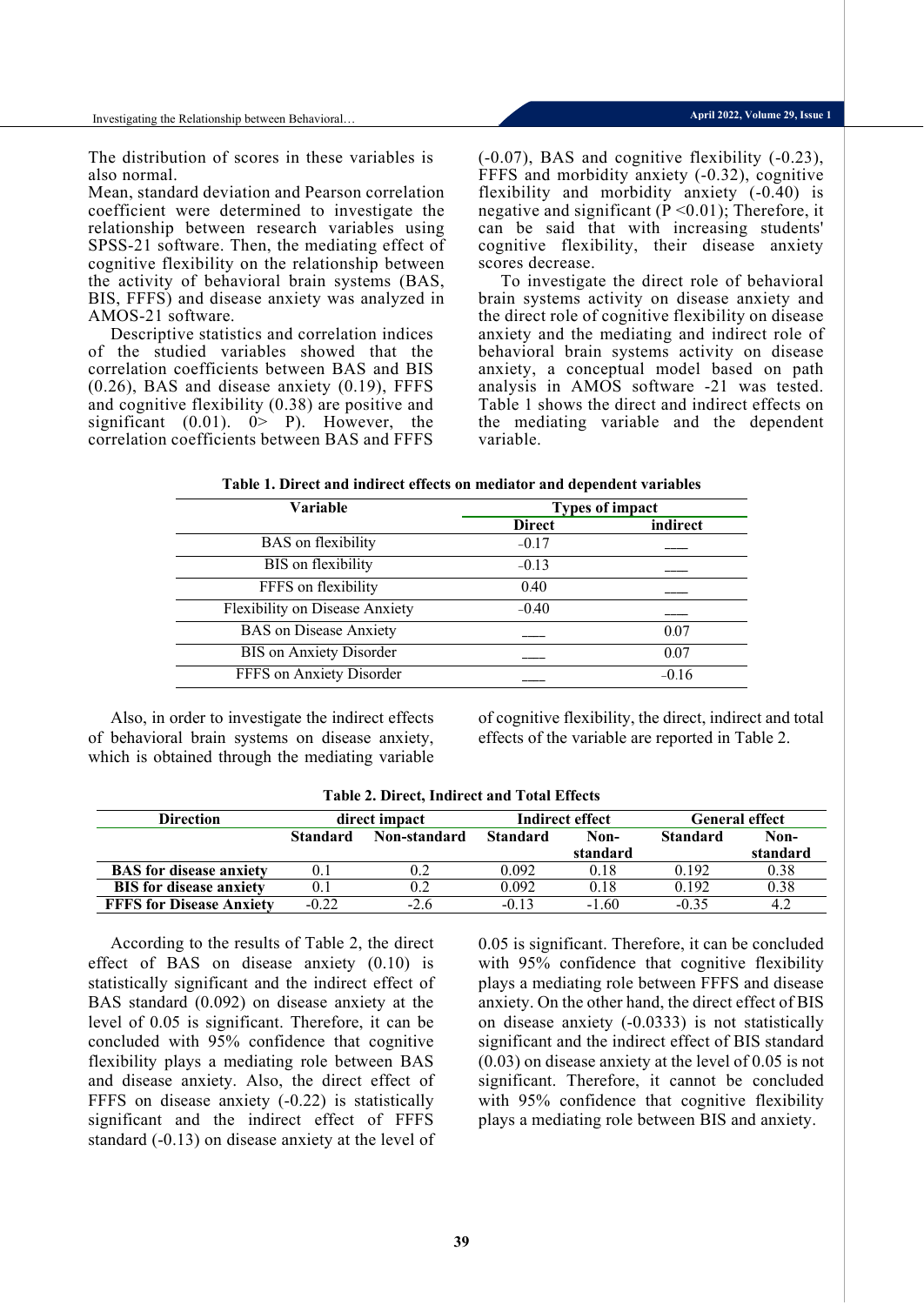

**Figure 2. Research measurement model**

## **Discussion**

This study showed that cognitive flexibility plays a mediating role between behavioral brain systems and disease anxiety. The results are in line with the research of Borton, Pakenham and Brown (2010), Fazeli et al. (2016), Demirtas (2020), Sharifi et al. (2019).

Changes in the behavioral activation system can be significantly effective in increasing cognitive flexibility. Flexibility is the process by which an individual's ability to cope with emotional, social, and physical challenges increases. Cognitive flexibility can adapt one's thinking and behavior in response to changes in environmental conditions. Thus, with cognitive flexibility, fundamental changes can be made in the field of intellectual rethinking, and this explains the relationship between flexibility and psychological damage. There is evidence that cognitive flexibility is associated with mental well-being and trauma. Predisposition is associated with a wide range of disorders, including depression, anxiety, and general psychological distress. This variable was also examined as an intermediate variable in this study.

In this study, like Fazeli et al. (2016), the results can be explained as follows: According to the theory of cognitive flexibility, cognitive flexibility is a person who can easily reorganize information in response to various situational demands and to work. How one can do this is a function of the way knowledge is represented and the process based on mental representations.

Demirtas (2020) showed that cognitive flexibility has a positive relationship with the dimensions of self-efficacy and mental well-being; people with cognitive inflexibility are difficult to respond to change, so any change may make them anxious. Intolerance of ambiguity about unavoidable changes and doubts increases emotional turmoil and therefore, along with other traits that indicate inflexibility, can lead to psychological vulnerability in the individual, it can be predicted that when the person is inflexible. They are in a state of confusion and stress. One of the ways to adapt to the changing environment in these people is to create and shape psychological damage.

Burton, Pakenham, & Brown (2010) argue that individuals with cognitive flexibility in responding to diverse situational demands can easily reorganize and use information. Sharifi, Mousavi, and Hassani (2019) state that people with lower levels of cognitive flexibility are more likely to be exposed to Internet addiction. Cognitive flexibility helps a person reorganize their mental resources. When people encounter stimuli such as the Internet, they are more likely to be unable to shift their attention from the stimulus when processing information about the stimulus, thus reducing cognitive flexibility due to the difficulty of changing and mentally displacing resources.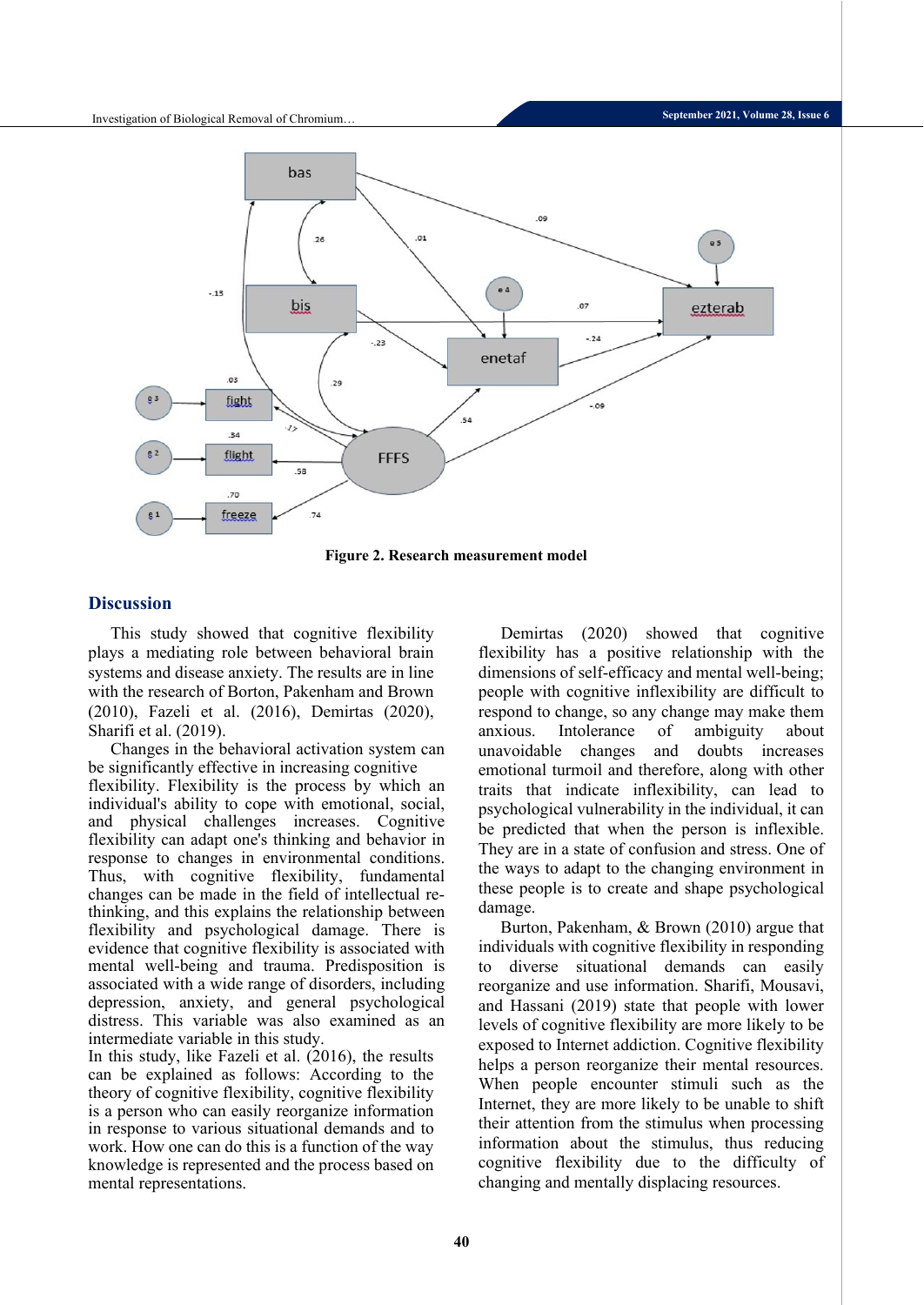Attention and cognition can cause a person to have an inflated and extreme focus on using the Internet and its enhancing features.

The results of the present study can be explained by the fact that people who have more cognitive flexibility in the face of different changes have the ability to create several alternative solutions and can look at problems from different angles have more flexibility in the face of physical changes. And have fewer negative perceptions and as a result are less likely to develop anxiety in these people, and given that the relationship between behavioral brain systems and cognitive flexibility has been confirmed in previous research, we can say that cognitive flexibility as a variable. It mediates between behavioral brain systems and disease anxiety.

### **Conclusions**

The results of this study showed that cognitive flexibility plays a mediating role between all three subscales of behavioral brain systems (BAS, BIS

and FFFS) and disease anxiety. Behavioral brain disorders can also affect disease anxiety through their effect on the cognitive resilience variable.

The results showed that the activity of behavioral brain systems affect disease anxiety both directly and by affecting cognitive flexibility. The results show a significant effect of behavioral brain system activity and cognitive flexibility on disease anxiety and due to the high fit of this model, it seems that the results of the present study can play a role in filling the gaps in the theoretical domain, albeit insignificant.

#### **Acknowledgments**

Finally, the researchers thank all the individuals who participated in this study and made this research possible.

### **Conflict of Interest**

The authors declare that there are no conflict of interest regarding the publication of this manuscript.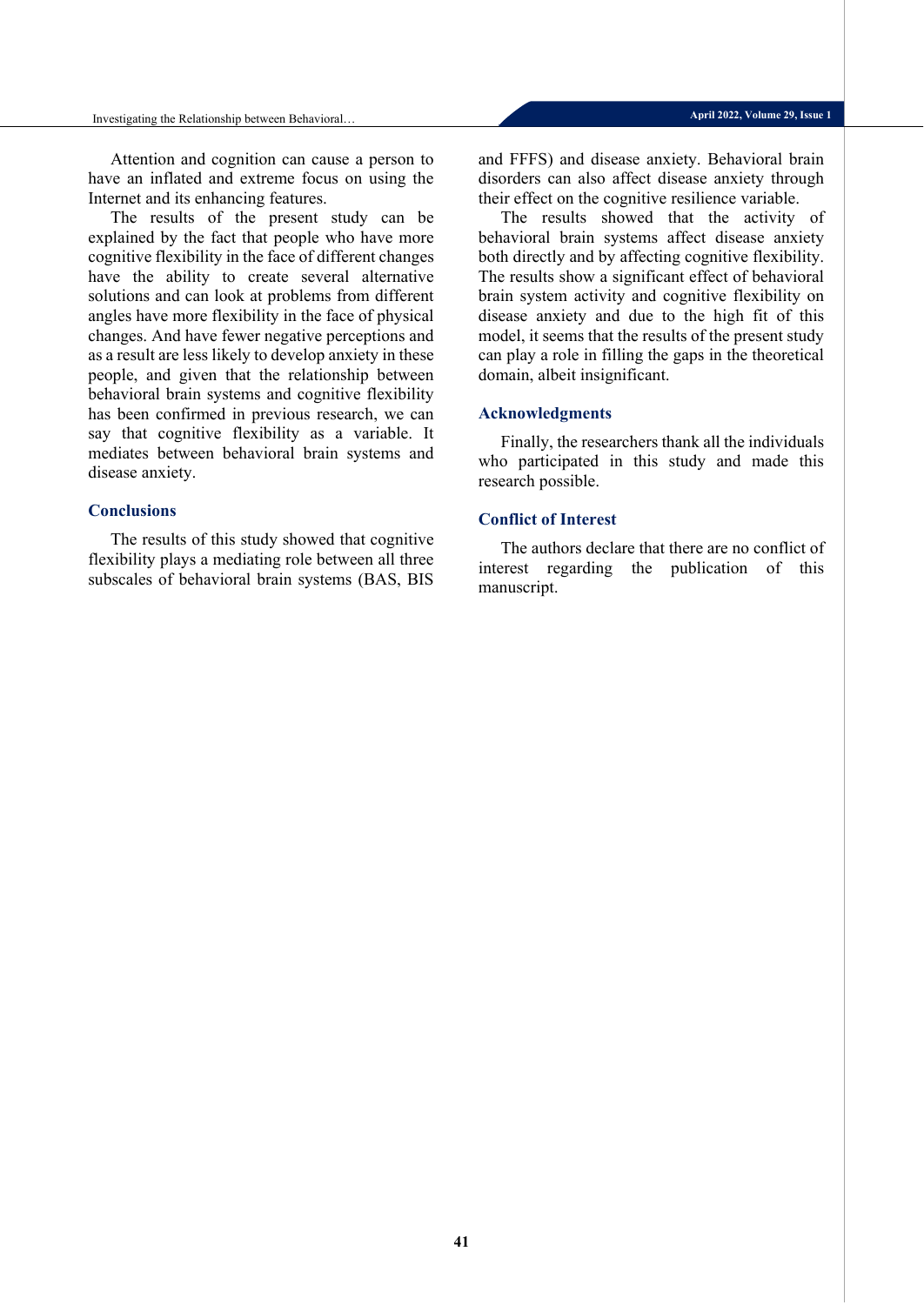# بررسي رابطه فعاليت سيستمهاي مغزي- رفتاري و اضطراب بيماري با نقش واسطهاي **انعطاف پذ یري شناخت ی**

**1 فرنوش بد یهی زراعتی 3 ، مهد ي قاسمی مطلق 2\* ، جعفر حسنی**

.1 دانشجوي دکتري، گروه روانشناسی عمومی، واحد بجنورد، دانشگاه آزاد اسلامی، بجنورد، ایران .2 استاد، گروه روانشناسی بالینی، دانشکده روانشناسی و علوم تربیتی، دانشگاه خوارزمی تهران، ایران .3 استادیار گروه روانشناسی عمومی، واحد بجنورد، دانشگاه آزاد اسلامی، بجنورد، ایران

**تاریخ دریافت: /07/12 1399 تاریخ پذیرش: 1399/12/21**

\* **نویسندة مسئول: جعفر حسنی نشانی:** تهران، خیابان مفتح جنوبی، دانشـگاه خوارزمی، سـاختمان سـمیه، طبقه 8 گروه روانشناسی بالینی. **تلفن**: 02188848938 **رایانامه:** hasanimehr57@khu.ac.ir **شناسه ORCID:** 0000-0002-7061-9330 **شـناسـه ORCID نویسـنده اول:** 0000-0002-1110-5620 **چکیده زمینه و هدف:** یکی از مباحثی که در روان شناسی سلامت مطرح است واکنش افراد به نشانه هاي جسمانی بیماري است، افراد داراي اضطراب بیماري، باورهاي غلط و تعابیر نادرستی از سلامتی دارند. پژوهش حاضر به بررسی رابطه فعالیت سیستمهای مغزی- رفتاری و اضطراب بیماری با نقش واسطهای انعطافپذیری شناختی میپردازد. **مواد و روش ها:** روش مطالعه از نوع همبستگی است. جامعه موردنظر شامل دانشجویان 18 تا 35 ساله دانشگاه بوعلی سینا و پیام نور همدان است که به منظور انجام پژوهش 399 نفر از دانشجویان با روش نمونه گیري در دسترس انتخاب شدند. شرکتکنندگان از طریق ابزار سنجش تحقیق شامل سه پرسش نامه پنج عاملی جکسون، اضطراب بیماري و انعطافپذیری شناختی ارزیابی شدند، سپس دادهها با استفاده از روش تحلیل مسیر و براساس نرمافزار AMOS-21 تجزیهوتحلیل شد. **یافتهها:** یافتهها نشان داد که سیستم فعال سازي رفتاري ( BAS (بر اضطراب بیماري و سیستم جنگ و گریز (FFFS (

**کلیدواژهها:**

سيستمهاي مغزي رفتاري، اضطراب بيماري، انعطافپذيري شناختی

انعطافپذیري شناختی، نقش میانجی بین سیستم مغزي رفتاري با اضطراب بیماري ایفا می کند. **نتیجهگیري:** با توجه به نتایج پژوهش میتوان گفت فعالیت سیستم فعال سازي رفتاري (BAS (و سیستم جنگ و گریز (FFFS (با اضطراب بیماري و همچنین انعطافپذیري شناختی بهعنوان یک متغیر میانجی با اضطراب بیماري در ارتباط است.

بر انعطافپذیري شناختی، تأثیر مستقیم دارد اما سیستم فعال سازي رفتاري (BAS (بر انعطاف پذیري شناختی و سیستم جنگ و گریز (FFFS) بر اضطراب بیماري، انعطافپذیري شناختی و اضطراب بیماري، تأثیر غیرمستقیم دارند. همچنین

## **.1 مقدمه**

یکی از مباحثی که در روان شـناسـی سـلامت مطرح اسـت واکنش افراد به نشـانه هاي جسـمانی بیماري اسـت. در یک سـو کسـانی قرار دارند که به انکار مشـکلات جسـمانی خود می پردازند و در سـوي دیگر کسـانی قرار دارند که حتی نشـانه هاي خوش خیم جسـمی را به عنوان ابتلا به یک بیماري وخیم ســـوء تعبیر می کنند . افرادي هســـتنـد کـه بـدون اینکـه در معرض خطر و یـا مبتلا بـه بیمـاري

خاصـی باشـند دچار نگرانی و اضـطراب شـدیدي نسـبت به جسـم و ســلامتی شــان می شــوند، این افراد دچار اضــطراب بیماري می باشند ( 1). اختلال اضــطراب بیماري در راهنماي تشــخیصــی و آماري اختلالات روانی ، ویرایش 5 ( V-DSM (به عنوان مشـغله از بدسـت

Copyright © 2022 Sabzevar University of Medical Sciences. This work is licensed under a Creative Commons Attribution- Non Commercial 4.0 International license (https://creativecommons.org/licenses/by-nc/4.0/). Non-commercial uses of the work are permitted, provided the original work is properly cited.

Published by Sabzevar University of Medical Sciences.

مجلۀ علمی ـ پژوهشی دانشگاه علوم پزشکی سبزوار، دورة ،29 شمارة ،1 فروردین و اردیبهشت ،1401 ص 36-50 [journal@medsab.ac.ir](mailto:journal@medsab.ac.ir) :رایانامه [http://jsums.medsab.ac.ir](http://jsums.medsab.ac.ir/) :سایت آدرس **شاپاي چاپی: 1606-7487**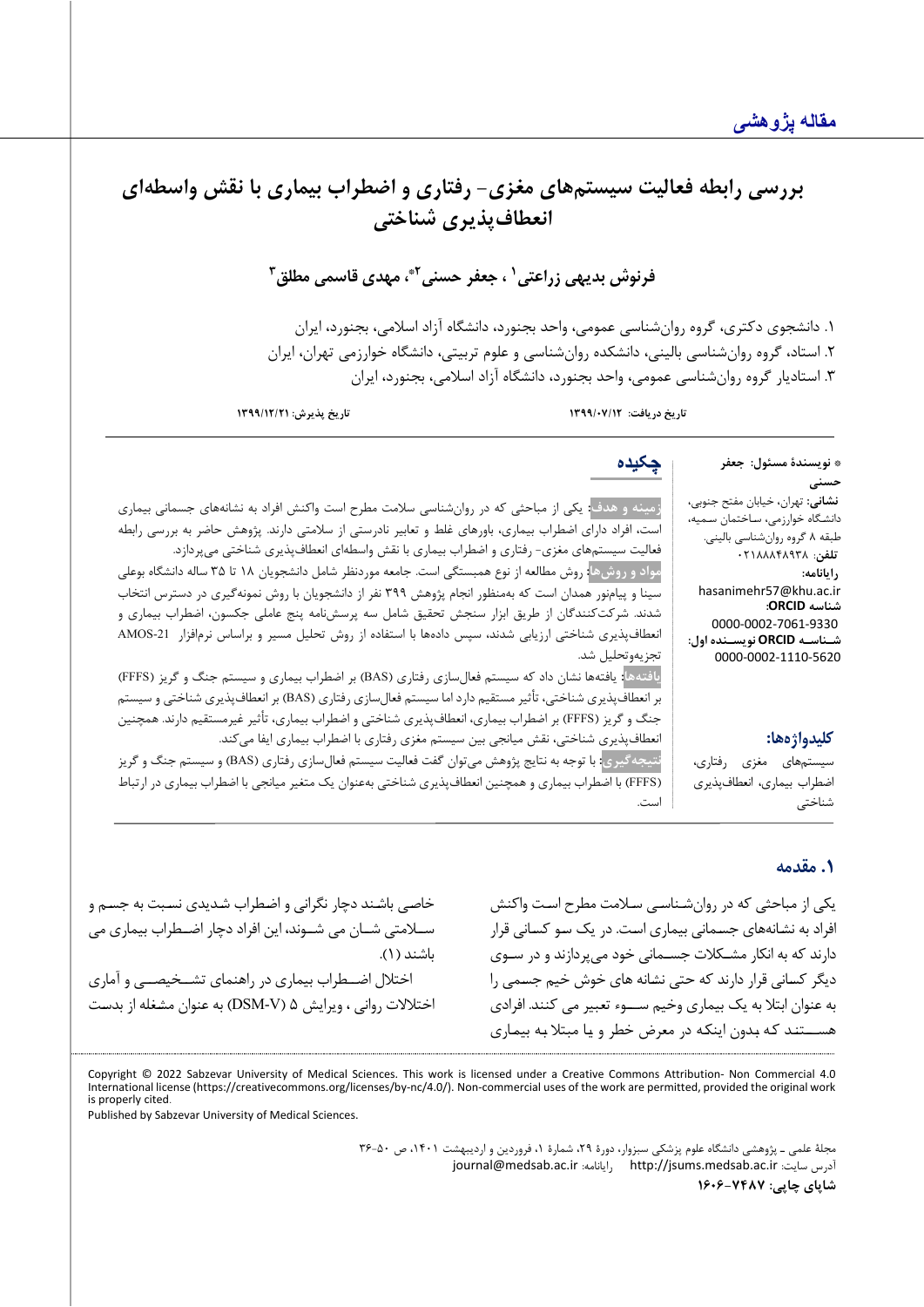## **دانشگاه علوم پزشکی سبزوار، فروردین و اردیبهشت ،1401 دورة ،29 شمارة 1**

آوردن بیماري جدي، در صـورت عدم وجود علائم جسـمی تعریف شده است ( 2).

شــیوع یک تا دو ســاله ي اضــطراب بیماري در بررســی ها و نمونه هاي مبتنی بر جمعیت از /3 1 تا 10 درصـد متغیر می باشـد. و بالاترین شـیوع آن را در افراد -30 20 سـاله اسـت، شـیوع کلی این اختلال در دانشجویان /28 3 درصد مشاهده شده است ( 3) .

بین 65 تا ٪88 بیماران مبتلا به اضــطراب بیماري بیماریهاي روانپزشـــکی مـاننـد افســـردگی و اختلالات اضـــطرابی نیز دارنـد ، اثربخشـی درمان هاي مختلف در اختلال اضـطراب بیماري به میزان زیـادي مورد مطـالعـه قرار گرفتـه انـد ولی تنهـا حـدود 30 الی 50 درصد افراد مبتلا به اضطراب بیماري بهبود می یابند ( 4).

یکی از متغیرهـایی کـه بـه نظر می آیـد بـا اضـــطراب بیمـاري ارتباط داشـته باشـد سـیسـتم هاي مغزي رفتاري اسـت. مهمترین نظریه سـیسـتم مغزي رفتاري، نظریه حسـاسـیت به تقویت گري ( 5) اســت . ســه ســیســتم مغزي عمده در این نظریه عبارتند از سـیسـتم فعال سـازي رفتاري که با هرگونه نشـانه مواجهه با پاداش فعال می گردد، سـیسـتم بازداري رفتاري که درمواجهه با تعارض و تضـاد بین فعال سـازي و اجتناب فعال می گردد و سـیسـتم جنگ و گـریـز کـه بـه صـــورت بـرخـورد بـا هـر نـوع مـحـرك اجـتـنـابـی و ناخوشــایندي فعال می گردد. عملکرد ســیســتم جنگ و گریز با ترس و اضــطراب ارتباط دارد . اگر در فردي ســطح حســاســیت سـیسـتم فعال سـازي رفتاري بالا باشـد و حساسیت سیستم بازداري رفتاري پايين باشـــد، در مواجهه با محرکي جديد کمتر احتمال دارد که مبتلا به اضطراب شود ( 6) .

متغیر دیگر مورد مطـالعـه انعطـاف پـذیري شـــنـاختی اســـت ، انعطاف پذیري شـناختی به توانایی پیکربندي سـریع ذهنمان اشـاره

دارد، مـاننـد زمـانی کـه بین کـارهـاي مختلف جـابجـا می شـــویم ( 7) . انعطـاف پـذیري فراینـدي اســـت کـه طی آن توانـایی فرد در برابر چالش هاي عاطفی، اجتماعی و جسـمانی افزایش می یابد ، و پیش بینی کننده بهزیستی روانشناختی است ( 8) .

مطالعات نشـان داده بین عزت نفس دانشـجویان و تحمل عدم اطمینان، انعطاف پذیري شناختی و سطح خوشبختی رابطه مثبت معناداري وجود دارد ( 9) . یافته هاي تصـویر برداري عصـبی مغز در افراد مبتلا به اختلالات جسـمانی نقایص سـیسـتم بازدارنده مغز را نشـان داده اسـت، بر اسـاس نظریه "حسـاسـیت به تقویت" ایجاد اضـطراب بیماري با دو دسـته از مکانیسـم هاي بازداري رفتار مرتبط اسـت. فعالیت بالاي این سـیسـتم عصـبی باعث افزایش ارزیابی هاي تهدید آمیز از محرك هاي محیطی می شــود که نتیجه آن ایجاد بازداري رفتاري و اضـطراب بیماري اسـت ( 6) . پژوهش ها بیان می دارند ســیســتم هاي مغزي رفتاري توان پیش بینی نشــانه هاي جسمانی شکل را دارند (١٠).

همچنین از آنجا که انعطاف پذیري شناختی یکی ا ز آیتم هاي کـارکرد اجرایی اســـت کـه تعیین کننـده توانـایی انتخـاب عملی در بین گزینه هاي موجود و مناسـب اسـت ( 7) و جایگاه فیزیولوژیکی انعطاف پذیري شــناختی با جایگاه فیزیولوژیکی ســیســتم مغزي رفتـاري مشـــترك می بـاشـــد و پژوهش هـاي متنوع ارتبـاط بین سـیسـتم مغزی رفتاری را با انعطاف پذیری شـناختی نشـان داده اســـت، و از جهـت دیگر نقش انعطـاف پـذیري شـــنـاختی را در اختلالات جسـمانی شـکل را تایید نموده اسـت ( 11) ، این متغیر به عنوان متغیر میانجی درنظر گرفته شده است. مدل مفهومی پژوهش به شکل ذیل می باشد:

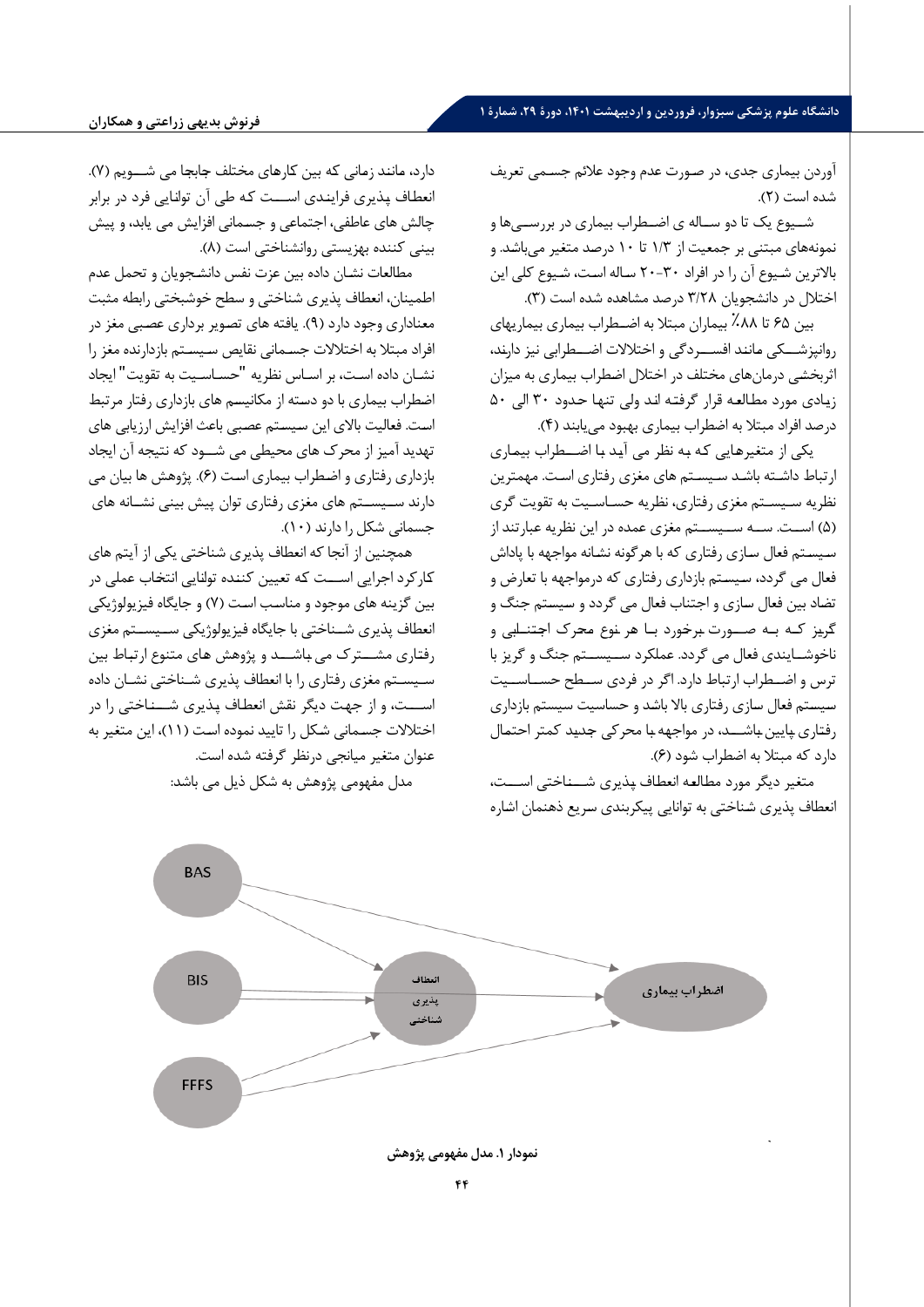## **.2 مواد و روشها**

ا ین مطالعه تحت نظر دانشگاه آزاد اسلامی واحد بجنورد و با مصوب R.IAU.BOJNOURD.REC.1398.007 اخلاق شناسه گردیده است. روش مطالعه از نوع همبستگی و از لحاظ هدف در دسته تحقیقات بنیادی است. جامعه پژوهش موردنظر شامل دانشجویان دانشگاه بوعلی سینا و پیام نور همدان در سال تحصیلی ۹۸-۹۷ بود. از آنجا که روششناسی تحلیل مسیر، تا حدود زیادی با برخی از جنبههای رگرسیون چندمتغیری شباهت دارد و می توان از اصول تعیین حجم نمونه در تحلیل رگرسیون چندمتغیری برای تعیین حجم نمونه استفاده کرد (۱۲). بر این اساس در این پژوهش از ۳۹۹ نمونه آزمودنی و با روش نمونهگیری بهصورت در دسترس استفاده شده است.

ملاک های ورود و خروج نمونه به تحقیق عبارت بودند از: نبود یک بیمـاري شـناخته شـده روانی یـا مشـکلات طبـی و فیزیکی بارز و معلولیت، بازه سنی شامل افراد سنین ۳۵-۱۸ سال و تحص یلات حداقل د یپلم .

### **.1 .2 ابزارها ي پژوهش**

## **.1 .2 .1 پرسش نامه پنج عامل ی جکسون**

این مقیاس شامل ۳۰ گویه است که جکسون طراحی کرده است و به منظور سنجش سیستمهای نظریه تجدیدنظرشده «حساسیت به تقویت» به کار می رود. جکسون پایایی را با روش آلفای کرونباخ برای هریک از این سیستمها محاسبه کرد که بدین شرح است: سیستم فعال سازي رفتاري ٠/٨٣، سيستم بازداري رفتاري ٠/٧۶، كل سیستم ستیز- گریز- انجماد ۰/۷۴. حسنی و همکاران، پایایی و روایی نسخه ایرانی این مقیاس را از منظر همسانی درونی، همبستگی مجموعه مادهها، بازآزمایی، تحلیل عاملی، همبستگی میان خردهمقياس ها و روايي ملاكي بررسي كردند كه دامنه آلفاي كرونباخ /72 0 تا /88 ،0 ضرا یب بازآزما یی /64 0 تا /78 0 و همبستگ ی هاي مجموع ماده ها را /28 0 تا /68 0 گزارش کردند ( 13).

این پرسش نامه شامل پنج خرده مقیاس سیستم محرک رفتار، س یستم بازدارنده رفتار، جنگ، گر یز و وقفه است. شرکت کنندگان براساس یک طیف لیکرت پنجتایی به آیتمها پاسخ می دهند که در آن عدد ۱ نشان دهنده موافقت کامل و عدد ۵ نشان دهنده مخالفت شدید است (۱۳).

**.1 .2 .2 پرسش نامه اضطراب ب یماري** 

فرم کوتاه این پرسش نامه را سالکوسیکس و وارویک در سال

2002 طراح ی کردند که مشتمل بر 18 سؤال است. پرسش نامه داراي سه خردهمقياس به نامهاي ابتلا به بيماري، پیامدهای بیماری و نگرانی کلی سلامتی است. هر سؤال این پرسش نامه چهار گز ینه دارد که توص یف کننده فرد از مؤلفههاي سلامتي و بيماري است و نمره گذاري هر آيتم از ۰ تا ۳ است. کسب نمره بالا نشان دهنده اضطراب بیماری بالا در فرد است ( 14).

سالکوسیکس و وارو یک ( 2002) اعتبار آزمون – بازآزمون این پرسش نامه را /90 0 به دست آوردند و ضر یب آلفا ي کرونباخ این پرسش نامه را از ۰/۸۲ تا ۰/۸۲ گزارش کردند. این پژوهشگران، روايي پرسش نامه اضطراب بيماري را ۰/۶۳ به دست آوردند. در ا یران اعتبار ا ین پرسش نامه به روش آلفاي کرونباخ برای کل پرسش نامه برابر با ۰/۷۵ به دست آمد که نتایج حاکی از پایایی قابل قبول این پرسش نامه است (۱۵).

## **1. ۲. ۳. پرســش نامه انعطاف پذیری شــناختی دنیس و وندر وال**

پرسش نامه انعطاف پذیری شناختی را دنیس و وندروال در سال 2010 ساختند. ا ین پرسش نامه مشتمل بر 20 سؤال است و برای ارزیابی میزان پیشرفت فرد در ایجاد تفکر انعطاف پذیر در درمان بیماری های روانی به کار می رود. در ایران و در پژوهش شاره و همکاران ( 2013) سه ز یرمقیاس براي ا ین پرسش نامه به دست آمده است که عبارتند از: جا یگزین ها، کنترل و جایگزین هایی برای رفتارهای انسانی (۱۶).

شاره و همکاران ( 2013)، ضر یب بازآزما یی کل مق یاس را /71 0 و ضر یب آلفا ي کرنباخ کل مق یاس را /90 0 گزارش کردند، همچنین آلفای کرونباخ برای خردهمقیاسهای جایگزین ها، کنترل و جایگزین هایی برای رفتار انسانی به ترتیب برابر ۰/۵۲،۰/۵۲، ۰/۵۷ به دست آمد (۱۶).

در این پژوهش برای توصیف، جمعآوری و طبقهبندی اطلاعات به دستآمده از آمار توصیفی شامل فراوانی، میانگین و انحراف استاندارد و به منظور بررس ی فرض یات پژوهش از ضریب همبستگی پیرسون و تحلیل مسیر و برای تجزیهوتحلیل فرضیات پژوهش از روش معادلات رگرسیون ساختار ي استفاده شده است ( 12).

## **.3 یافته ها**

اطلاعات جمعیت شـناختی نمونه نشـان می دهد افراد نمونه از نظر جنسیت و تحصیلات و تاهل شامل: ۲۹۶ نفر زن و ۱۰۳ نفر مرد می باشـند. بیشـترین افراد نمونه ( /18 75 درصـد) در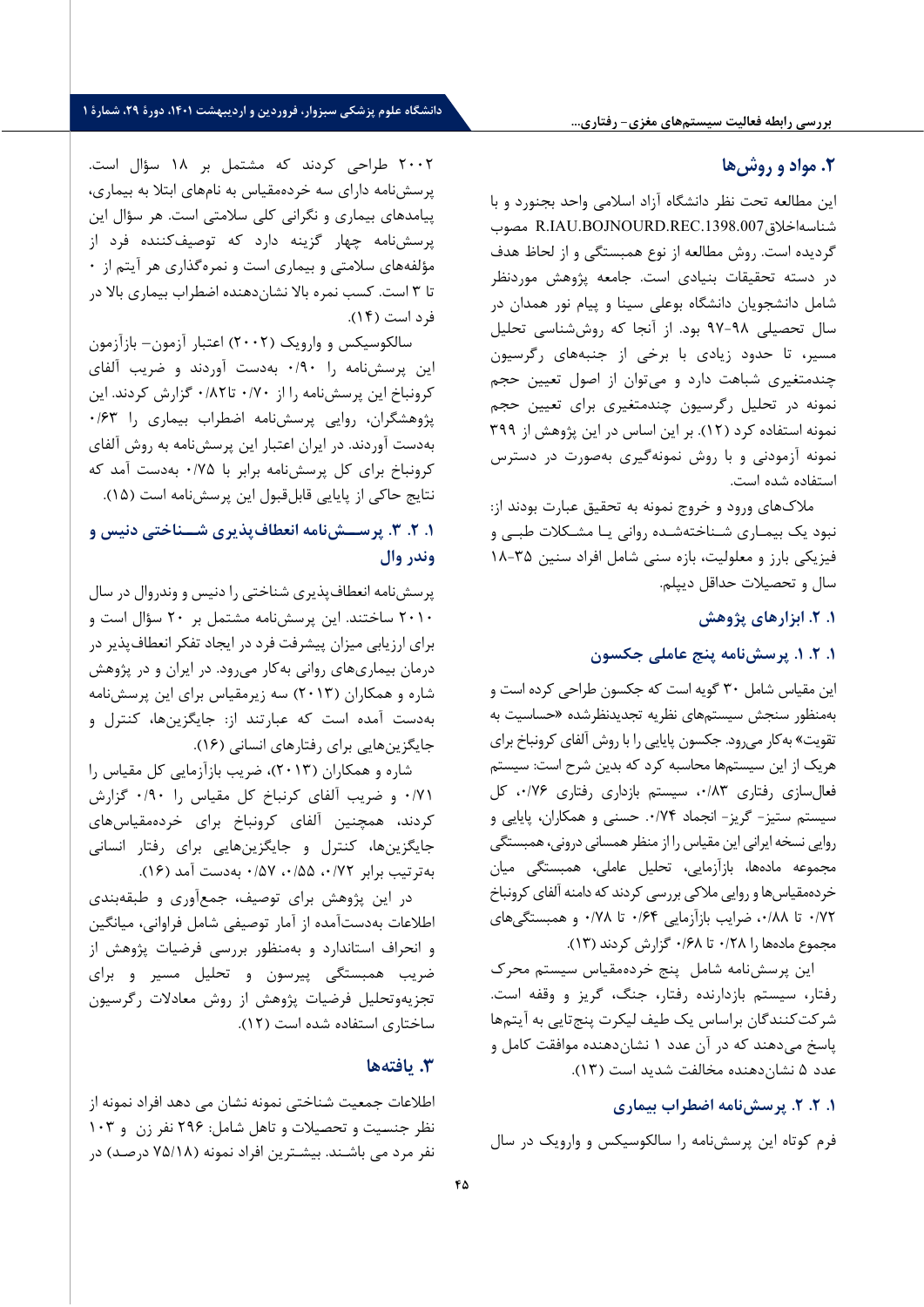## **دانشگاه علوم پزشکی سبزوار، فروردین و اردیبهشت ،1401 دورة ،29 شمارة 1**

زنان و مردان داراي مدرك تحصــیلی لیســانس می باشــند. کمترین تعـداد یعنی 10 نفر در زنـان و 2 نفر در مردان داراي مدرك تحصـیلی دکتري می باشـند. تعداد زنان متاهل 75 نفر و مردان متاهل ۲۴ نفر می باشند. همچنین تعداد زنان مجرد 221 نفر و مردان مجرد 79 نفر می باشــند که در حدود 75 درصد نمونه مجرد و 25 درصد متاهل می باشند .

## **.1 .3 اضطراب ب یماري**

پرسش نامه اضطراب بيماري، داراي سه خردهآزمون است. شاخص های توصیفی اضطراب بیماری نشان داد که بهطور کلی اضطراب بیماری دانشجویان، پایین است. از طرف دیگر میانگین نمرات در خردهآزمون ابتلا به بیماری کمترین مقدار (۳.۸۲) و در نگرانی کلی سلامت عمومی بیشترین مقدار (۶.۵۹) را دارد. همچنین با توجه به این که مقدار کجی و کشیدگی بین ۲- تا ۲+ است؛ توزیع نمرات در این متغیرها نرمال است.

## **.2 .3 انعطاف پذ یري شناخت ی**

پرسش نامه انعطافپذیري شناخت ی، داراي سه خردهآزمون است. شاخصهاي توص یفی، انعطاف پذیري شناختی و خردهآزمونهاي آن را نشان میدهد. بیشترین انعطاف پذیری شناختی مربوط به جایگزینها (50.96) است و کمترین آن مربوط به

| جایگزینهایی برای رفتارهای انسانی (۹.۶۴) است. همچنین با |
|--------------------------------------------------------|
| توجه به این که مقدار کجی و کشیدگی در هر سه بعد بین ۲تا |
| ٢+ است؛ توزيع نمرات در اين متغيرها نرمال است.          |

### **.3 .3 حساس یت به تقو یت**

پرسشنامه حساسیت به تقویت، دارای پنج خردهآزمون است. میانگین نمرات خردهآزمون های جنگ و گریز نسبتاً با هم برابر است اما میانگین نمرات آنها از سیستم فعال سازی و بازداری رفتاری بیشتر است. از طرف دیگر میانگین نمره سیستم بازداری رفتاری از دیگر سیستمها کمتر است. همچنین با توجه به این که مقدار کجی و کشیدگی در هر پنج خردهآزمون بین ۲- تا ۲+ است؛ توزیع نمرات در این متغیرها نرمال است.

میانگین، انحراف استاندارد و ضریب همبستگی پیرسون برای بررسی ارتباط بين متغيرهای پژوهش با استفاده از نرمافزار SPSS-21 تعیین شد. سپس اثر میانجی انعطاف پذيري شناختی در ارتباط بين فعاليت سيستمهای مغزی- رفتاری (BIS ،BAS، FFFSو اضطراب بیماری، در نرم افزار -21AMOS تحل یل مس یر شد **.** 

در جدول ۱ شاخصهای آمار توصیفی و همبستگی متغ یرهاي موردمطالعه ارائه شده است **.** 

|               | انحراف معيار                                   | ميانگين                | متغير                           |                        |                    |                                               |              |
|---------------|------------------------------------------------|------------------------|---------------------------------|------------------------|--------------------|-----------------------------------------------|--------------|
| اضطراب بيماري | انعطاف پذیری شناختی                            | <b>FFFS</b>            | <b>BIS</b>                      | <b>BAS</b>             |                    |                                               |              |
|               |                                                |                        |                                 |                        | T/fT               | 14/۶۴                                         | <b>BAS</b>   |
|               |                                                |                        |                                 | ・/۲۶※※                 | f/Y                | 17/۶۴                                         | <b>BIS</b>   |
|               |                                                |                        | $.75***$                        | $- \cdot / \cdot V$ ** | Y/9Y               | 18/14                                         | <b>FFFS</b>  |
|               |                                                | $\cdot$ /۳ $\wedge$ ** | $- \cdot / \cdot V$             | $-175$ **              | $\Delta/\lambda$ 9 | $\mathbf{r} \mathbf{r}/\mathbf{r} \mathbf{q}$ | انعطاف پذيري |
|               |                                                |                        |                                 |                        |                    |                                               | شناختی       |
|               | $- \cdot$ / $\mathfrak{f} \cdot \mathfrak{ss}$ | $ \cdot$ /۳۲ **        | $-\cdot/\cdot \cdot \mathsf{Y}$ | $\cdot/19$ **          | Y/YF               | $\Delta/\cdot 7$                              | اضطراب       |
|               |                                                |                        |                                 |                        |                    |                                               | بيماري       |
|               |                                                |                        |                                 |                        |                    | .                                             | $\sim$       |

**جدول .1 م یانگین، انحراف مع یار و ماتر یس همبستگ ی متغ یرها با یکدیگر** 

**\*\*همبستگی در سطح /01 0 معنادار است.** 

چنان که در جدول 2 مشاهده می شود ضرایب همبستگی بین BAS و BIS ) /26 0(، BAS و اضطراب بیماري ( /19 0)، FFFS و انعطاف پذیري شناختی ( /38 0) مثبت و معنادار است  $\text{FFS}_9$  BAS اما ضرایب همبستگی بین BAS و FFFS ( /07 -0 )، BAS و انعطاف پذیري شناختی ( /23 -0 )، FFFS و اضطراب بیماري ( /32 -0 )، انعطاف پذیري شناختی و اضطراب

بیماري ( /40 -0 ) منفی و معنادار است ( /01 0 >P(؛ بنابراین می توان گفت با افزایش انعطاف پذیري شناختی دانشجویان، نمره اضطراب بیماري آنان کمتر می شود.

براي بررسی نقش مستقیم فعالیت سیستم هاي مغزي - رفتاري بر اضطراب بیماري و نقش مستقیم انعطافپذیري شناختی بر اضطراب بیماری و نقش واسطهای و غیرمستقیم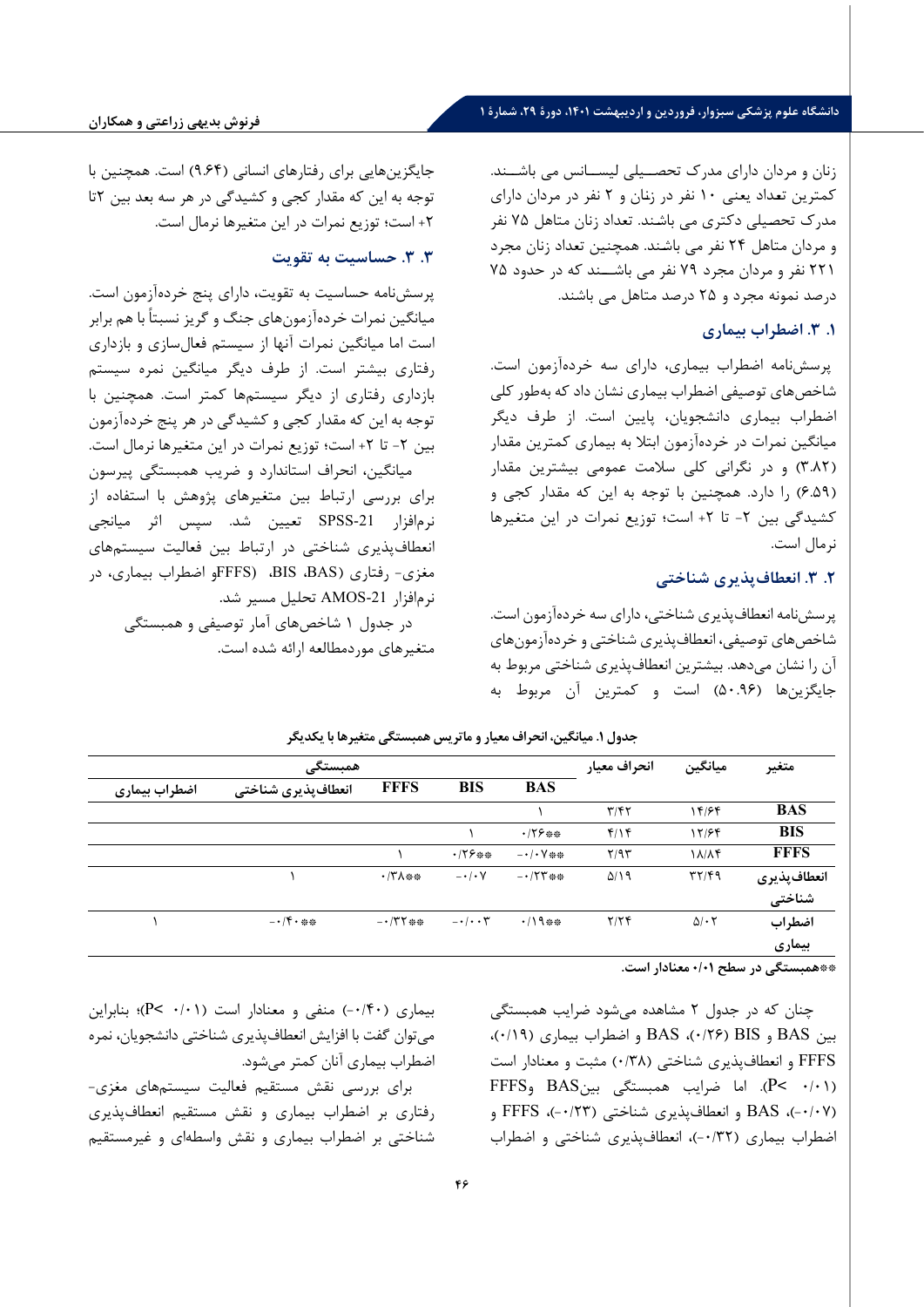-21AMOS آزمون شد. جدول 2 تأثیرات مستقیم و غیرمستقیم بر متغیر میانجی و متغیر وابسته را نشان می دهد.

فعالیت سیستم هاي مغزي - رفتاري بر اضطراب بیماري ، مدل مفهومی تدوین شده براساس روش تحلیل مسیر در نرمافزار

| <u>.</u><br>--             |                                |                              |  |  |  |
|----------------------------|--------------------------------|------------------------------|--|--|--|
| انواع تأثير                |                                | متغير                        |  |  |  |
| غير مستقيم                 | مستقيم                         |                              |  |  |  |
|                            | $-1$                           | BAS بر انعطاف پذیری          |  |  |  |
|                            | $-115$                         | BIS بر انعطاف پذیری          |  |  |  |
|                            | .1                             | FFFS بر انعطافپذیری          |  |  |  |
|                            | $- \cdot / \mathfrak{f} \cdot$ | انعطافپذیری بر اضطراب بیماری |  |  |  |
| $\cdot/\cdot$ Y            |                                | BAS بر اضطراب بيماري         |  |  |  |
| $\cdot$ / $\cdot$ $\Delta$ |                                | BIS بر اضطراب بيماري         |  |  |  |
| $-18$                      |                                | FFFS بر اضطراب بيماري        |  |  |  |
|                            |                                |                              |  |  |  |

**جدول .2 تأثیرات مستقیم و غیرمستقیم بر متغ یر میانجی و متغ یر وابسته**

همچنین به منظور بررسی تأثیرات غیرمستقیم سیستم هاي مغزي - رفتاري بر اضطراب بیماري که از طریق متغیر میانجی

انعطاف پذیري شناختی حاصل میشود تأثیرات مستقیم، غیرمستقیم و کل متغیر در جدول 3 گزارش شده است

**جدول .3 تأث یرات مستق یم، غ یرمستقیم و کل** 

| مسير                         | تأثير مستقيم |                | تأثير غيرمستقيم   |                      | ُ تأثير كل |                      |
|------------------------------|--------------|----------------|-------------------|----------------------|------------|----------------------|
|                              | استاندار د   | غیراستاندارد   | استاندار د        | غيراستاندارد         | استاندار د | غيراستاندارد         |
| BAS بر اضطراب بیماری         | $\cdot/$     | $\cdot$ /٢     | .1.95             | $\cdot$ /\ $\lambda$ | .1195      | $\cdot$ /۳ $\Lambda$ |
| BIS بر اضطراب بیماری         | $\cdot/$     | $\cdot$ /٢     | .497              | $\cdot$ /\ $\lambda$ | .1195      | $\cdot$ /٣ $\wedge$  |
| <b>FFFS بر اضطراب بیماری</b> | $-177$       | $-\frac{1}{2}$ | $\cdot$ -/ $\vee$ | $-1/9$               | $-150$     | $f/\tau$             |

با توجه به نتایج جدول ،3 تأثیر مستقیم BAS بر اضطراب بیماري (0/10) از نظر آماري معنادار میباشد و تأثیر غیرمستقیم استاندارد BAS) 0/092 (بر اضطراب بیماري در سطح 0/05 معنادار میباشد؛ از این رو با 95 درصد اطمینان می توان نتیجه گرفت که انعطاف پذیري شناختی نقش میانجی بین BAS و اضطراب بیماري ایفا می کند. همچنین تأثیر مستقیم FFFS بر اضطراب بیماري (-0/22) از نظر آماري معنادار می باشد و تأثیر غیرمستقیم استاندارد FFFS) -0/13 ( بر اضطراب بیماری در سطح ۰/۰۵ معنادار میباشد؛ از این رو با

95 درصد اطمینان می توان نتیجه گرفت که انعطافپذیري شناختی نقش میانجی بین FFFS و اضطراب بیماري ایفا می- کند. از طرفی تأثیر مستقیم BIS بر اضطراب بیماري (-0/033) از نظر آماري معنادار نمیباشد و تأثیر غیرمستقیم  $\cdot$ ۰/۰۵ (۰/۰۳) بر اضطراب بیماری در سطح ۰/۰۵ معنادار نمیباشد؛ از این رو با 95 درصد اطمینان نمی توان نتیجه گرفت که انعطافپذیري شناختی نقش میانجی بین BIS و اضطراب بیماري ایفا می کند. مدل اندازه گیري تحقیق در شکل 2 نشان داده شده: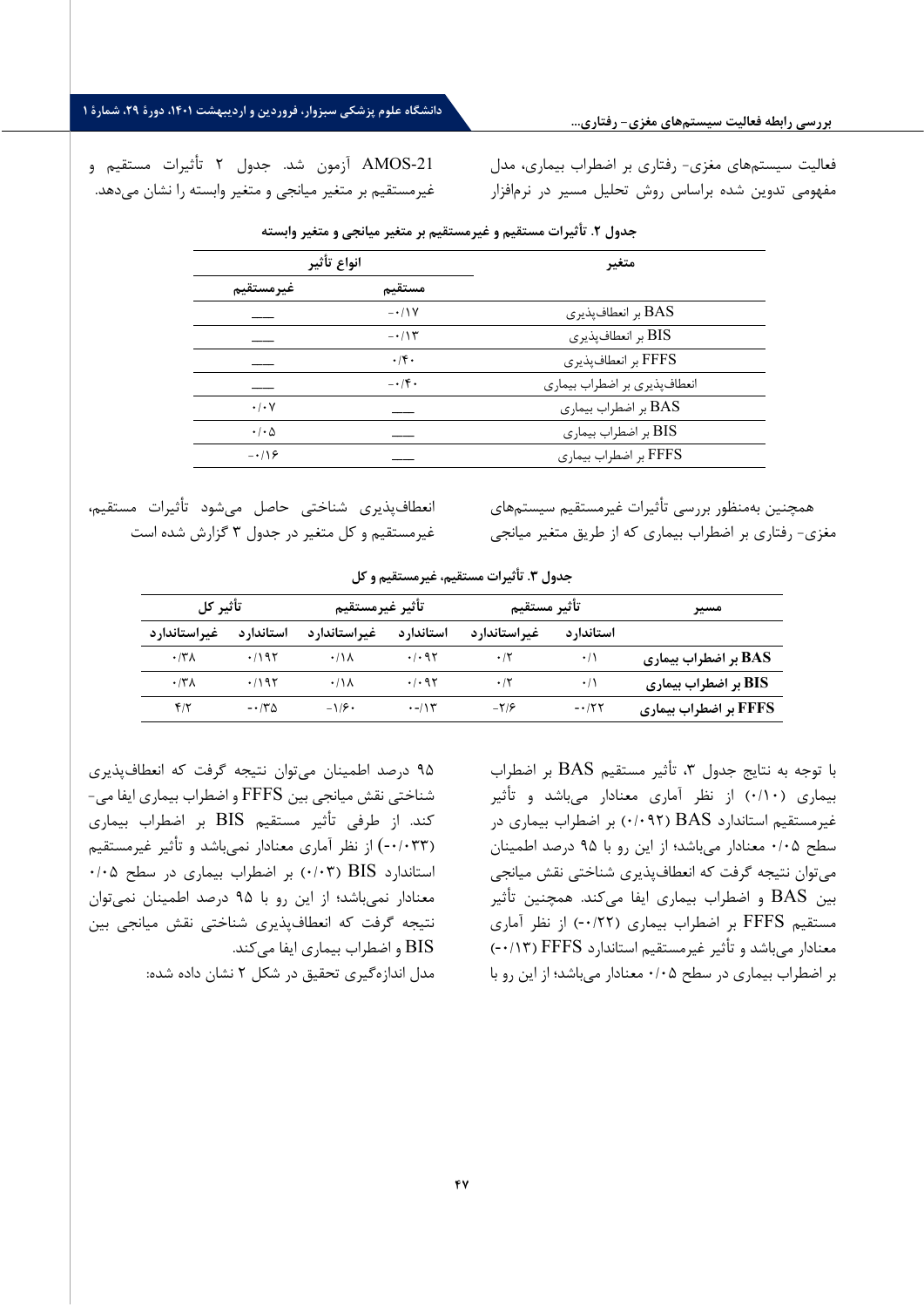

### نمودار **۲.** مدل اندازهگیری تحقیق

براي آزمون مدل ساختاري از شاخصهایی که گیفن و همکاران ( ۲۰۰۰) مطرح کردهاند، استفاده شد (۱۷). این شاخصها شامل موارد زیر هستند: شاخص نیکویی برازش<sup>۲</sup> (GFI) شاخص برازش تطبیقی<sup>۳</sup> (CFI) که مقادیر بیشتر از $(FI)$ 0/9 نشانگر برازش مناسب الگوي هستند، شاخص نیکویی

برازش تعدیل بافته $\rm (AGFI)$  که مقادیر بیشتر از ۰/۸ قابل قبول و نشانگر برازش مناسب الگو هستند. چنان چه مقدار شاخص NFI بین 0/90 تا 0/95 باشد قابلقبول و مقادیر بالاتر از 0/95 عالی است (18). شاخص دیگر، شاخص IFI بزرگتر از 0/90 نشانه سطح قابل قبول برازش مدل است (19).

| NFI                      | IFI                    | <b>CFI</b>             | <b>GFI</b>             | AGFI                    | مدا ,         |  |  |
|--------------------------|------------------------|------------------------|------------------------|-------------------------|---------------|--|--|
| $\cdot$ /9 $\triangle$ > | $\cdot$ /9 $\cdot$ $>$ | $\cdot$ /9 $\cdot$ $>$ | $\cdot$ /9 $\cdot$ $>$ | $\cdot/\lambda \cdot >$ | حد قابل پذيرش |  |  |
| .791                     | .795                   | .795                   | .79V                   | .719                    | مدل آزمون شده |  |  |

جدول ۴. شاخص های نیکویی برازش، برای مدل مفهومی پیش فرض

همان گونه که در جدول 4 ملاحظه می شود تمامی شاخص ها رضایت بخش هستند و مدل پیشنهادی با دادهها برازش (  $(P < \cdot / \cdot \cdot)$ ) دارد.

## **.4 بحث و نتیجه گیري**

این پژوهش نشان داد که انعطاف پذیري شناختی نقش میانجی بین سیستم هاي مغزي رفتاري با اضطراب بیماري ایفا می کند.

در افزایش انعطاف پذیري شناختی موثر باشد ( 20). انعطاف پذیري فرایندي است که طی آن توانایی فرد در برابر چالش هاي عاطفی،

نتایج بدست آمده با پژوهش هاي، بورتن، پاکنهام و براون ( 2010)،

فاضلی و همکاران (۲۰۱۶)، دمیرتاس <sup>۵</sup> (۲۰۲۰)، شریفی و همکاران ( 2019)، هم راستا می باشد. تغییر در سیستم فعال سازي رفتاري میتواند بطور معناداري

<span id="page-11-0"></span><sup>4</sup> Adjusted Goodness of Fit Index

<span id="page-11-2"></span><span id="page-11-1"></span><sup>5</sup> Demirtas

<sup>1</sup> Geffen et al 2 Goodness of Fit Index

<sup>3</sup> Comparative Fit Index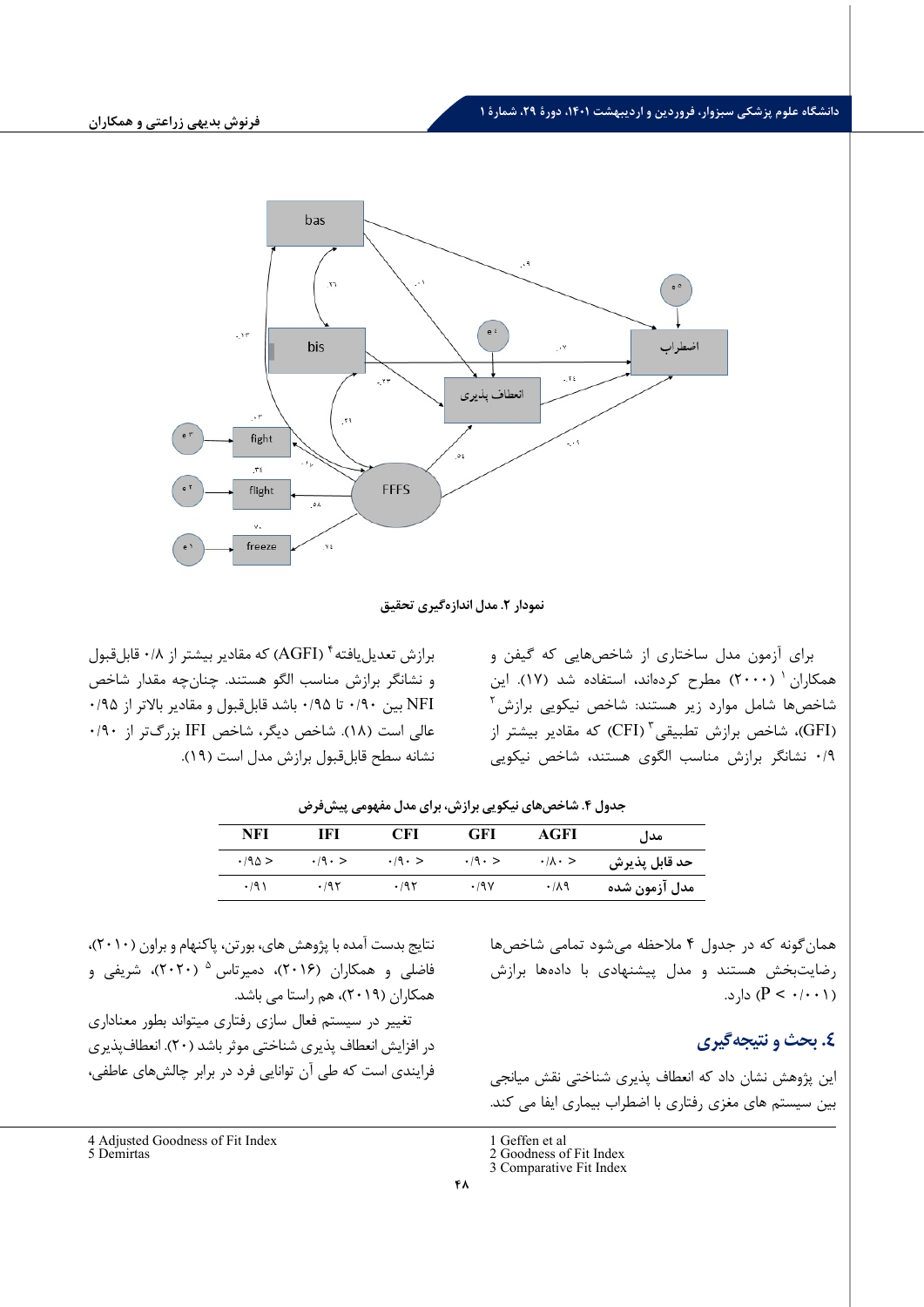### **بررسی رابطه فعالیت سیستمهاي مغزي- رفتاري...**

اجتماعی و جسمانی افزایش می یابد انعطاف پذیري شناختی می - تواند فکر و رفتار فرد را در پاسخ به تغییرات شرایط محیط سازگار کند. پس با انعطاف پذیري شناختی می توان تغییرات اساسی در زمینه مجدد فکري ایجاد کرد و همین زمینه ارتباط بین انعطاف پذیري و آسیب روانی را تبیین می کند ش واهدي وجود دارد که نشان می دهد انعطاف پذیري شناختی با بهزیستی روانی و آسیب - پذیري در طیف گسترده اي از ناراحتی که شامل افسردگی، اضطراب و ناراحتی هاي روانی عمومی می شود، رابطه دارد، بنابراین با توجه به تاثیر معنادار سیستم هاي مغزي رفتاري بر انعطاف پذیری شناختی و ارتباط این متغیر با آسیب های روانی، این متغیر نیز به عنوان متغیر واسطه اي در این پژوهش مورد بررسی قرار گرفت.

در این پژوهش همچون پژوهش فاضلی و همکاران ( 2016)، نتایج اینگونه قابل تبیین است که، طبق نظریه انعطاف پذیري شناختی، انعطاف پذیر شناختی کسی است که می تواند به راحتی در پاسخ به خواست هاي موقعیتی متنوع، اطلاعات را مجددا سازماندهی کرده و به کار ببرد. اینکه فرد چگونه می تواند این کار را انجام دهد، تابعی از شیوه بازنمایی دانش و فرایندي است که بر پایه بازنمایی هاي ذهنی عمل می کنند ( 21) .

دمیرتاس (۲۰۲۰) نشان داد انعطاف پذیری شناختی با ابعاد خودکارآمدي و بهزیستی ذهنی رابطه مثبت دارد ، افرادي که انعطاف ناپذیري شناختی دارند در پاسخ به تغییرات سخت هستند، بنابراین هر تغییر ممکن است آنها را مضطرب کند. عدم تحمل ابهام در مورد تغییرات و تردید هاي غیر قابل پیش گیري، مو جب افزایش آشفتگی هیجانی شده و بنابراین همراه با سایر صفات مشخص کننده انعطاف ناپذیري می تواند منجر به آسیب پذیري روانی در فرد گردد، می توان این گونه پیش بینی کرد که زمانی که فرد انعطاف ناپذیر می باشد در یک حالت و موقعیت آشفته زا و استرس زا قرار می گیرند، یکی از راه ها برای سازگاری با محیط در حال تغییر در این افراد، ایجاد و شکل گیري آسیب روانی می باشد ( 22).

بورتن، پاکنهام و براون [1](#page-12-0) ( 2010)، معتقدند افراد داراي انعطاف پذیري شناختی در پاسخ به خواسته هاي موقعیتی متنوع به راحتی می توانند اطلاعات را مجددا سازماندهی کرده و به کار ببرند ( 23). شریفی، موسوي و حسنی ( 2019)، بیان می دارند که افرادي که سطح انعطاف پذیري شناختی پایین تري دارند استعداد بیشتري براي درمعرض قرار گرفتن به اعتیاد به اینترنت می باشند، انعطاف

پذیري شناختی به فرد کمک می کند تا به تنظیم مجدد منابع ذهنی خود بپردازد و هنگامی که افراد با محرك هایی مانند اینترنت مواجه می شوند در زمان پردازش اطلاعات مربوط به این محرك به احتمال زیاد توانایی جابجایی منابع توجهی خود از این محرك را ندارند، بنابراین کاهش انعطاف پذیري شناختی به دلیل ایجاد مشکل در تغییر و جابجایی ذهنی منابع توجهی و شناختی می تواند موجب تمرکز متورم و افراطی فرد بر استفاده از اینترنت و ویژگی هاي تقویت کننده آن شود ( 24).

نتایج پژوهش حاضر نیز بدین صورت قابل تبیین است که از آنجا که افرادي که انعطاف پذیري شناختی بیشتري دارند در مقابل تغییرات مختلف توانا یی ایجاد چندین راه حل جایگزین دارند و می توانند به مسائل از زاویاي مختلفی نگاه کنند در برابر تغییرات بدنی نیز قابلیت انعطاف بیشتري داشته و برداشت هاي منفی کمتري دارند و در نتیجه احتمال ابتلا به اضطراب بیماري در این افراد کمتر خواهد بود و با توجه به اینکه ا رتباط سیستم هاي مغزي رفتاري و انعطاف پذیري شناختی در پژوهش هاي قبلی تایید شده است میتوان گفت انعطاف پذیري شناختی به عنوان یک متغیر میانجی بین سیستم هاي مغزي رفتاري و اضطراب بیماري عمل می کند. نتایج این پژوهش نشان داد انعطاف پذیري شناختی نقش

 $\operatorname{BAS}$  میانجی بین هر سه زیر مقیاس سیستم های مغزی رفتاری و BIS و FFFS (و اضطراب بیماري ایفا می کند و با توجه به نقش انعطاف پذیري شناختی در سلامت روان می توان گفت، سیستم هاي مغزي رفتاري می توانند از طریق تاثیري که بر متغیر انعطاف پذیري شناختی، می گذارند، بر اضطراب بیماري نیز موثر باشند.

با توجه به نتایج پژوهش حاضر، فعالیت سیستم هاي مغزي رفتاري هم به صورت مستقیم و هم از طریق تاثیر بر انعطاف پذیري شناختی، بر اضطراب بیماري تاثیر دارند. نتایج بدست آمده اثر معنادار فعالیت سیستم مغزي رفتاري و انعطاف پذیري شناختی بر اضطراب بیماري است و با توجه به برازش بالاي این مدل به نظر می رسد نتایج پژوهش حاضر بتواند در پر کردن شکاف هاي حوزه نظري نقشی هر چند ناچیز، ایفا کند

## **تشکر و قدردانی**

<span id="page-12-0"></span>بدین وسیله از تمامی کسانی که در این مسیر همراهی کرده اند تشکر میکنیم. نویسندگان اعلام می دارند در این مطالعه هیچگونه تعارض منافعی وجود ندارد.